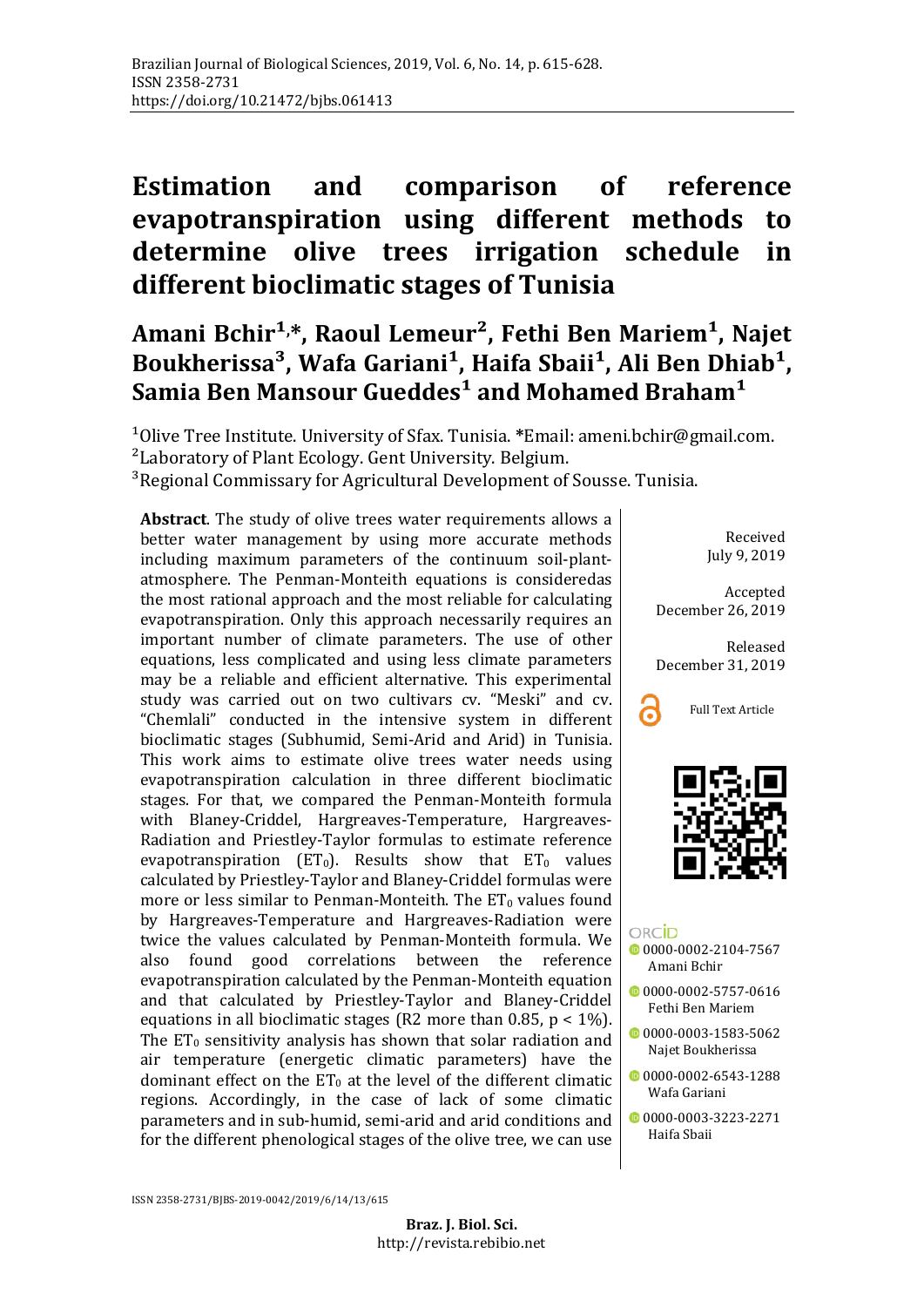Priestley-Taylor and/or Blaney-Criddle formulas to estimate water needs. [0000-0001-6731-7449](https://orcid.org/0000-0001-6731-7449)

**Keywords**: Reference evapotranspiration; Olive; Water requirement; Bio-climatic stages.

**Introduction**

Climate change is imposing an additional burden on water management in areas where water resources are already strained in the rationale for the provisions (Levina, 2006). These changes are mainly concentrated in the northern<br>hemisphere, particularly in the hemisphere, particularly in the Mediterranean areas, which are known for their pronounced climate variability (Hedger and Cacouris, 2008). The temperature in these areas will increase with an average of  $0.8\degree$ C to  $1.3\degree$ C by 2020. In contrary, we will observe a decrease in precipitation from -5 to -8% concerning all seasons without exception (Stocker et al., 2013). Tunisia, located at the southern shore of the Mediterranean and forming part of these vulnerable zones, also presents a progressive scarcity of water resources essentially in the field of agriculture.

The olive tree is one of the most adapted species to water scarcity and drought condition. That is why the olive sector is a strategic sector in the Tunisian<br>economy. Indeed, Tunisia's oliveeconomy. Indeed, growing heritage is estimated at more than 82 million trees, which cover an area of 1,835,000 hectares, representing around 30% of the agricultural area (DGPA, 2015; Jackson et al., 2015). Today, even if the olive oil sector continues to be competitive and plays an important role in the country's economy, several weaknesses and threats persist (Karray, 2012). Unfortunately, this sector suffers from the instability of production from one year to other due to inter and annual irregularity of the rains. The high

variability of production from one year to the next, significantly, affects the regularity of export flows, which causes significant fluctuations in the national and international markets. To cope with this situation, the use of olive trees in intensive mode is an efficient solution.

In this context, it is necessary to optimize irrigation by a real estimation of the water needs. According to Pereira et al. (2007) the sustainability of water resources depends on the technologies helping to decide: "When and how much irrigate". The estimation of water needs was carried out using different methods integrating the maximum parameters of the soil-plant-atmosphere continuum. Some research relates to the use of the climate method, which boils down to estimate reference and cultural evapotranspiration. Each of these methods is based on a set of climatic parameters.

A large number of formulas were used, developed and improved to calculate the water consumed in the form<br>of daily or monthly reference reference evapotranspiration  $(ET_0)$  (Blaney and Criddle, 1950; Priestley and Taylor, 1972; Hargreaves and Allen, 2003; Bois et al., 2005; Summer and Jacobs, 2005; Temesgen et al., 2005; Alkaeed et al., 2006; Papova et al., 2006; Lovelli et al., 2008; Martinez and Thepadia, 2010; Todorovic et al., 2013; Raziera and Pereira, 2013; Masmoudi-Charfi and<br>Habaieb. 2014: Bchir 2015). The Habaieb, 2014; Penman-Monteith equation  $(ET_0-PM)$ , which according to FAO (1998) is considered to be the most rational and reliable approach, requires an important set of climatic parameters. The use of

Ali Ben Dhiab

- 0[0000-0002-2291-4845](https://orcid.org/0000-0002-2291-4845) Samia Ben Mansour Gueddes
- [0000-0002-0181-5717](https://orcid.org/0000-0002-0181-5717) Mohamed Braham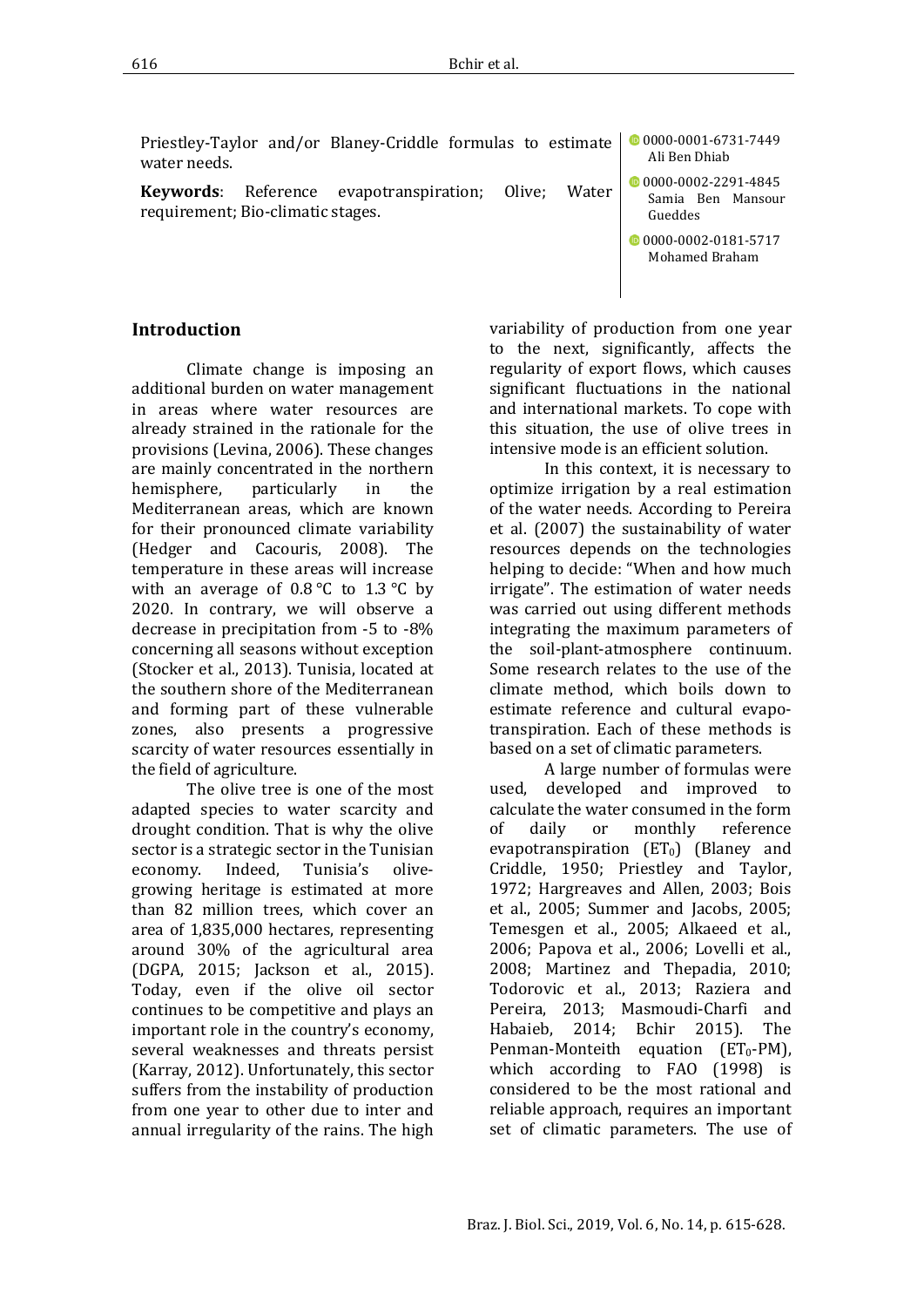other equations that are less complicated and useless climate parameters can be a reliable and efficient alternative.

In order to find the least complicated and most adequate evapotranspiration calculation method in different experimental sites of study in Tunisia, we compared the Penman-Monteith equation ( $ET_0$ -PM) with that of Blaney-Criddle ( $ET_0$ -BC), Hargreaves<br>Temperature ( $ET_0$ -HT), Hargreaves Temperature Radiation ( $ET_0$ -HR) and Priestley-Taylor  $(ET_0-PT)$  equations.

# **Material and methods**

#### **Presentation of the experimental sites**

The study was carried out in three experimental sites spread over<br>three different bioclimatic stages: three different bioclimatic stages;<br>subhumid (El Hawaria). semi-arid subhumid (El Hawaria), semi-arid (Enfidha) and arid (Gafsa), characterized by quite divergent climatic parameters and rainfall gradient from 173 mm to 557 mm/year respectively for the arid and subhumid regions.. At the level of each experimental field, a meteorological station was installed.

#### **First experimental site at the Subhumibe (El Hawaria)**

The study plot is an olive grove planted by the Meski variety, conducted intensively with a spacing of 7 m x 7 m. It is characterized by the following geographic coordinates latitude 36° 53' N; longitude 10° 48' W, and altitude 93 m. During the year of the study (2010), rainfall recorded at this plot was 557 mm/year (Table 1). Evapotranspiration recorded in the same year is of the order of 1,514 mm/year (Table 1).

#### **Second experimental site at the semi-arid level (Enfidha)**

The study is carried out on an intensive olive variety 'Meski' a square spacing of 7 m x 7 m. It has the following geographical features: altitude 23 m; longitude 10° 22' E; latitude 36° 08' N. At this site and during 2010; rainfall was 295.4 mm/year, and evapotranspiration was in the order of 1,482 mm/year (Table 1).

#### **Third experimental site at the Aride (Gafsa)**

The study plot is an olive grove<br>planted by the variety Chemlali by the variety Chemlali conducted in intensive with a spacing of 4 m x 4 m. The geographic coordinates of the site are: latitude 34° 28' N; longitude 5° 50' E and altitude 350 m. Rainfall recorded during 2010 and at the level of the study plot was 173.5 mm/year (Table 1). Evapotranspiration was in the order of 1,727 mm/year (Table 1).

**Table 1**. Environmental conditions (air temperature, relative air humidity, rainfall and evapotranspiration) during the study period at the three experimental fields (National Meteorological Institute, 2010).

|                | Air temperature (°C) |           |         | Relative air humidity (%) |           |         | Rainfall (mm/month) |           |         | Evapotranspiration (mm/month) |           |         |  |
|----------------|----------------------|-----------|---------|---------------------------|-----------|---------|---------------------|-----------|---------|-------------------------------|-----------|---------|--|
|                | Sub-humid            | Semi-arid | Arid    | Sub-humid                 | Semi-arid | Arid    | Sub-humid           | Semi-arid | Arid    | Sub-humid                     | Semi-arid | Arid    |  |
|                | (El Hawaria)         | (Enfidha) | (Gafsa) | (El Hawaria)              | (Enfidha) | (Gafsa) | (El Hawaria)        | (Enfidha) | (Gafsa) | (El Hawaria)                  | (Enfidha) | (Gafsa) |  |
| January        | 11.8                 | 11.9      | 10.9    | 77                        | 69        | 60      | 90.1                | 34.2      | 20.2    | 67                            | 65        | 78      |  |
| February       | 13.1                 | 13.3      | 13.3    | 77                        | 65        | 49      | 79.2                | 42.0      | 0.6     | 70                            | 76        | 94      |  |
| March          | 15.1                 | 15.0      | 16.2    | 82                        | 72        | 47      | 65.3                | 27.8      | 0.1     | 95                            | 99        | 132     |  |
| <b>April</b>   | 16.0                 | 17.1      | 19.7    | 83                        | 78        | 54      | 43.2                | 38.8      | 52.8    | 109                           | 107       | 154     |  |
| May            | 19.1                 | 20.1      | 22.0    | 76                        | 63        | 44      | 19.9                | 12.0      | 2.1     | 160                           | 160       | 190     |  |
| June           | 23.5                 | 23.7      | 27.6    | 74                        | 68        | 41      | 3.0                 | 1.2       | 4.8     | 182                           | 200       | 215     |  |
| July           | 27.5                 | 28.2      | 30.9    | 73                        | 62        | 37      | 0.0                 | 0.0       | 0.5     | 240                           | 241       | 234     |  |
| <b>August</b>  | 27.6                 | 27.3      | 30.7    | 72                        | 61        | 40      | 0.0                 | 0.8       | 0.0     | 205                           | 194       | 216     |  |
| September      | 23.4                 | 24.4      | 25.6    | 81                        | 68        | 50      | 64.1                | 25.8      | 7.7     | 133                           | 124       | 152     |  |
| <b>October</b> | 19.8                 | 18.9      | 20.3    | 82                        | 76        | 53      | 95.6                | 70.8      | 32.9    | 108                           | 88        | 115     |  |
| November       | 16.1                 | 16.5      | 14.3    | 80                        | 74        | 60      | 68.9                | 36.4      | 35.2    | 78                            | 68        | 77      |  |
| December       | 13.2                 | 11.6      | 11.6    | 78                        | 70        | 56      | 27.7                | 5.6       | 16.6    | 67                            | 60        | 70      |  |
| <b>Total</b>   |                      |           |         |                           |           |         | 557                 | 295.4     | 173.5   | 1.514                         | 1.482     | 1.727   |  |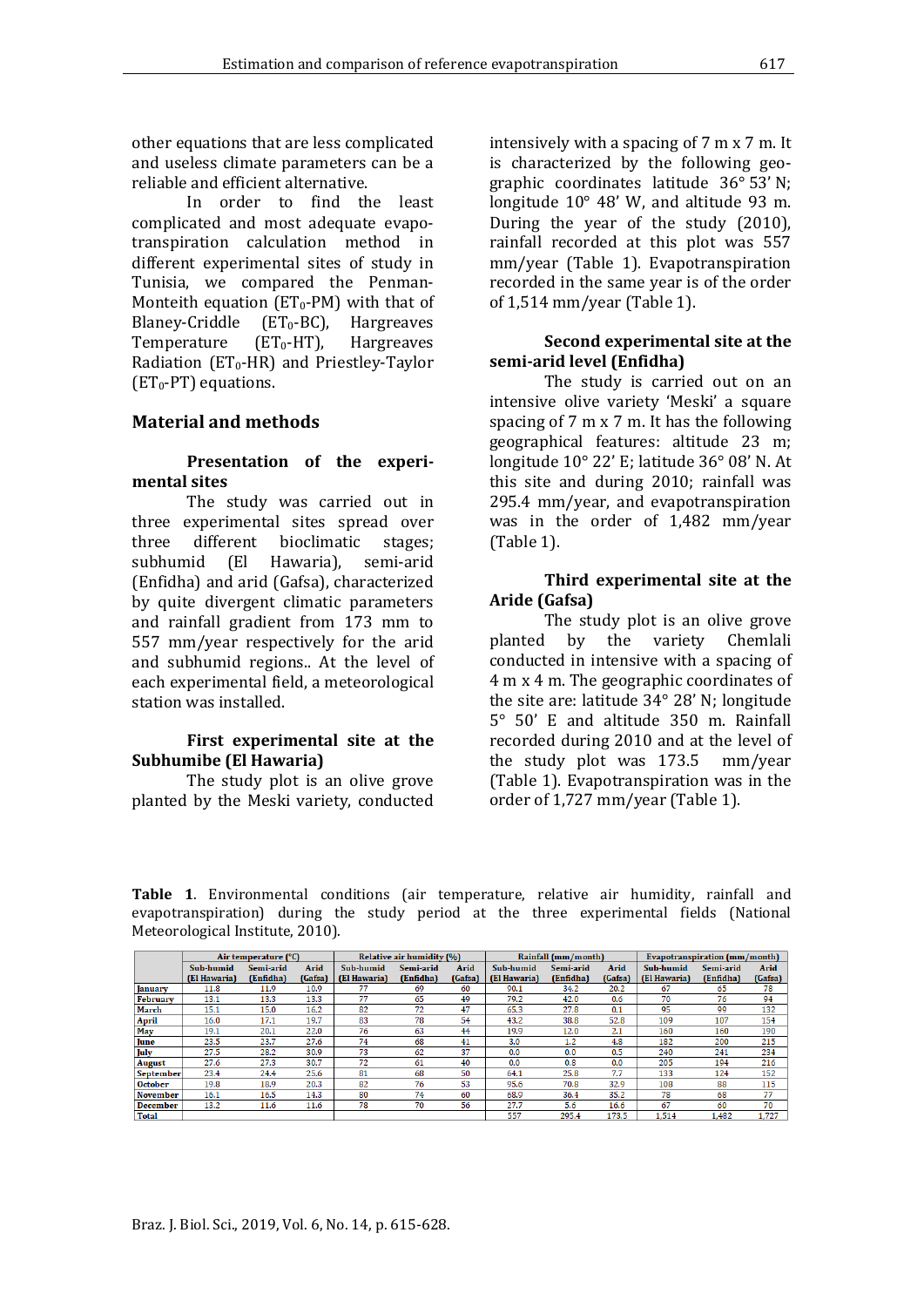Evapotranspiration is conditioned by many factors such as solar radiation, air temperature, relative air humidity, atmospheric pressure and wind speed. The meteorological factors are easily measurable. Indeed, the global solar radiation and the heat flux in the soil are measured regularly every 30 min. For simultaneous determination of air temperature and humidity, a psychrometer is used. The meteorological station placed in the experimental plot also includes an anemometer for wind speed measurements, which is installed 2 m above the canopy, at a place

free from any obstacle (tree). The rain gauge is the basic instrument of precipitation measurement. It indicates the global rainfall precipitated in the interval of time separating two readings (once a day).

#### **Evapotranspiration calculation methods**

To calculate  $ET_0$ , there are a lot of empirical formulas using different climatic parameters (Masmoudi-Charfi and Habaieb, 2014; Bchir, 2015). The use of the different empirical formulas depend on available weather data. Climatic data allow us tocalculate evapotranspiration using the following formulas:

| <b>Method</b>                                           | <b>Equation</b>                                                                                                                                                                                                                         | <b>Used parameters</b>                                                                                                                                                                                                                                                                                                                                                                                                                        |  |  |  |  |
|---------------------------------------------------------|-----------------------------------------------------------------------------------------------------------------------------------------------------------------------------------------------------------------------------------------|-----------------------------------------------------------------------------------------------------------------------------------------------------------------------------------------------------------------------------------------------------------------------------------------------------------------------------------------------------------------------------------------------------------------------------------------------|--|--|--|--|
| Blaney-Criddle<br>(1950)                                | $ET_0 = P \times (0.46 t + 8)$                                                                                                                                                                                                          | t: Monthly mean air temperature<br>$(^{\circ}C)$ . P: the average daily<br>percentage of annual diurnal<br>hours as a function of latitude.                                                                                                                                                                                                                                                                                                   |  |  |  |  |
| <b>Hargreaves</b><br>Température (Bois<br>et al., 2005) | $ET_0 = 0.0023$ x R <sub>A</sub> x TD <sup>0.5</sup> x (T + 17.8)                                                                                                                                                                       | $R_A$ : Extraterrestrial radiation<br>$\text{(cal/cm}^2 \text{.day}^1)$ ; TD: difference<br>between maximum temperature<br>and minimum temperature $(°C)$ ;<br>T: Monthly mean air temperature<br>(°C)                                                                                                                                                                                                                                        |  |  |  |  |
| <b>Hargreaves</b><br>Radiation (Bois et<br>al., 2005)   | $ET_0 = 0.0135$ x (T+17,8) x R <sub>S</sub>                                                                                                                                                                                             | T:Daily mean air temperature<br>(°C). Rs:solar radiation ( $M$ J/m <sup>2</sup> ).                                                                                                                                                                                                                                                                                                                                                            |  |  |  |  |
| Priestley-Taylor<br>(Hargreaves and<br>Allen, 2003)     | $ET0 = \alpha \frac{\Delta}{(\Delta + v)} (Rn - G)$                                                                                                                                                                                     | $\alpha$ : an empirical correction for our<br>case we used $\alpha$ = 1,26 (Sumner<br>and Jacob, 2005), Rn: net<br>radiation ( $W/m^2$ ), G: soil heat<br>flux $(W/m^2)$ , the slope of the<br>vapour pressure curve (kPa/°C);<br>γ: psychrometric constant<br>$(kPa/°C)$ .                                                                                                                                                                   |  |  |  |  |
| Penman-Monteith<br>(Allen et al., 1998)                 | $\mathrm{ET}_0 = \frac{0.408~\Delta\,\left(\mathrm{R}_\mathrm{n}\cdot\mathrm{G}\right)+\gamma\,\frac{900}{\mathrm{T}+273}~\mathrm{U}_2\left(\mathrm{e_a}\cdot\mathrm{e_d}\right)}{\Delta+\gamma\,\left(1\!+\!0.34~\mathrm{U}_2\right)}$ | Rn: net radiation at the surface of<br>culture $(M / m^2 \, day)$ ; G: soil heat<br>flux $(M / m^2 \cdot day)$ T: mean air<br>temperature at 2 m $({}^{\circ}C)$ ; U <sub>2</sub> : wind<br>speed measured at $2 \text{ m (m/s)}$ ;<br>$(e_s-e_a)$ : vapor pressure deficit<br>(kPa); $\Delta$ : the slope of the vapour<br>pressure curve (kPa/ $°C$ ); γ:<br>psychrometric constant (kPa/°C)<br>and 0.34: coefficient of the wind<br>(s/m); |  |  |  |  |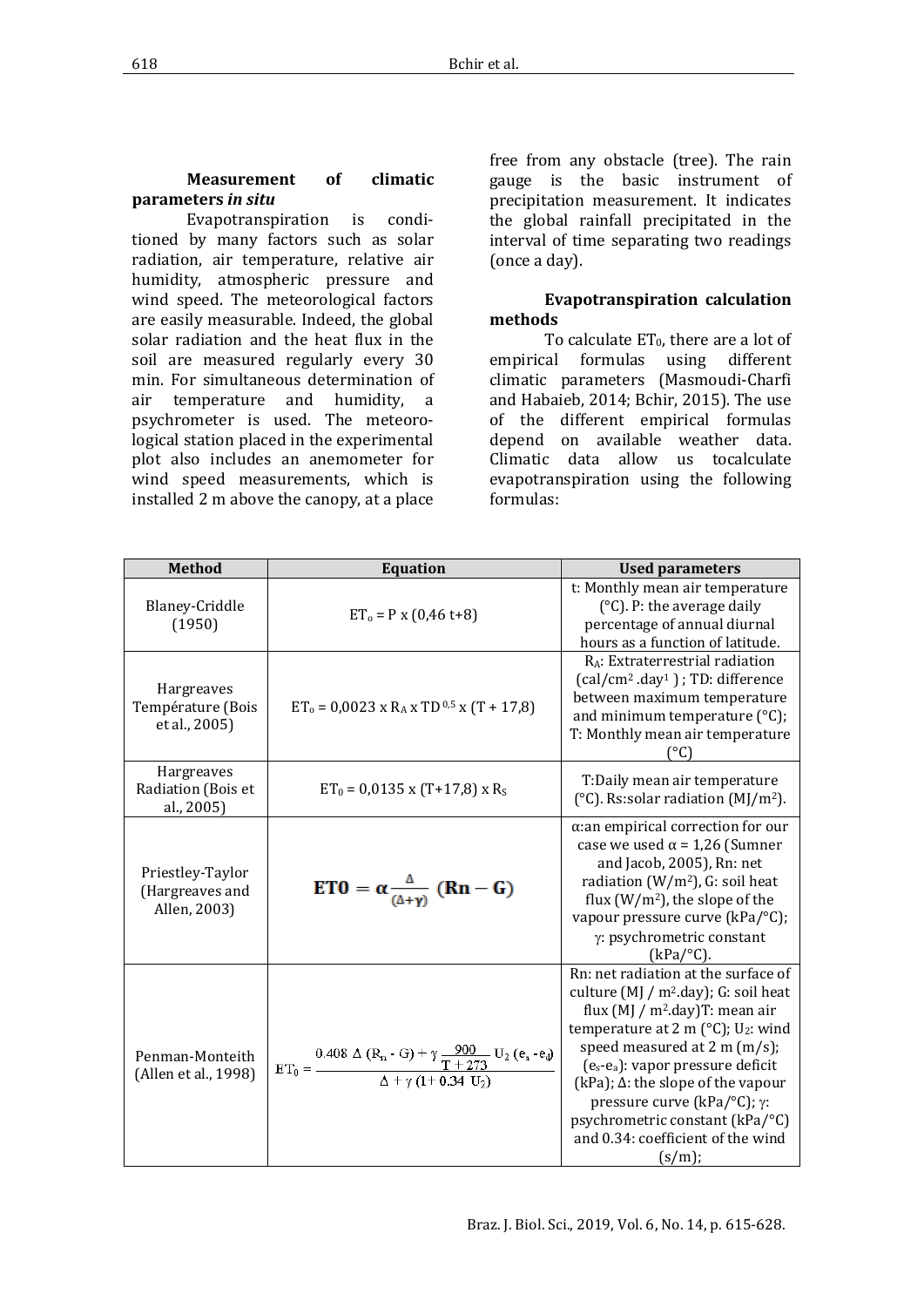# **Results and discussion**

#### **Calculation of reference evapotranspiration (ET0)**

Figure 2 reports the results of the application of different methods to estimate  $ET_0$  in different bioclimatic stages (subhumid at El Hawaria; semiarid at Enfidha and arid at Gafsa). The values obtained show that the reference evapotranspiration varies considerably according to the calculation method. While admitting that the Penman-Monteith formula is the reference method. The variation in the difference between the values recorded by the Penman-Monteith method and the other methods generally depends on the variation of the climatic factors involved in each formula.

The comparison between the different methods at the three study stations shows that the evapotranspiration values calculated by the methods of Hargreaves Temperature (ET0-HT) and Hargreaves Radiation  $(ET_0-HR)$  are the most overestimating methods compared to values found by Penman-Monteith formula (ET<sub>0</sub>-PM). The work carried out in Portugal by Paredes and Rodrigues (2010), showed that there is a small error when using the HT equation with respect to that of PM, this error is more important at the level of wetlands compared to arid regions. According to Alexandris et al. (2008) and Martinez and Thepadia (2010), in a humid climate, the equation of HT overestimates the  $ET_0$  with respect to the  $ET_0-PM$ .

The Priestley-Taylor  $(ET_0-PT)$ <br>the Blaney-Criddle  $(ET_0-BC)$ and the Blaney-Criddle methods give  $ET_0$  values similar to those calculated by the Penman-Monteith formula ( $ET_0$ -PM) throughout the study year and the 3 bioclimatic studied stages (Figure 2). Similar results have found by Alexandris et al. (2008). This can be explained by the fact that solar radiation, which constitutes the energetic part of both formulas, is the major factor controlling evapotranspiration (Xiaoying and Erada, 2005; Bchir, 2015). Generally, the variation of values recorded by the Penman-Monteith method and the other methods depends on the variation of the climatic factors involved in each formula. The PM method has more accurate values compared to other methods, because of its large number of parameters involved in the formula. On the other hand, the other formulas are limited to the global solar radiation and/or the average air temperature, which generates values of less precision. Also, the overestimation of the  $ET_0$ recorded by the other methods (other than PM) could be explained by the use of the average data in the formula which considerably increases the variation of the  $ET_0$  (Baldy, 1998), especially in the hot period of the year (High radiation and temperature). In the same context, Bouhlassa and Paré (2006) found that the Blaney-Criddle and Hargreaves methods overestimate the reference evapotranspiration compared to that calculated by the Penman-Monteith method.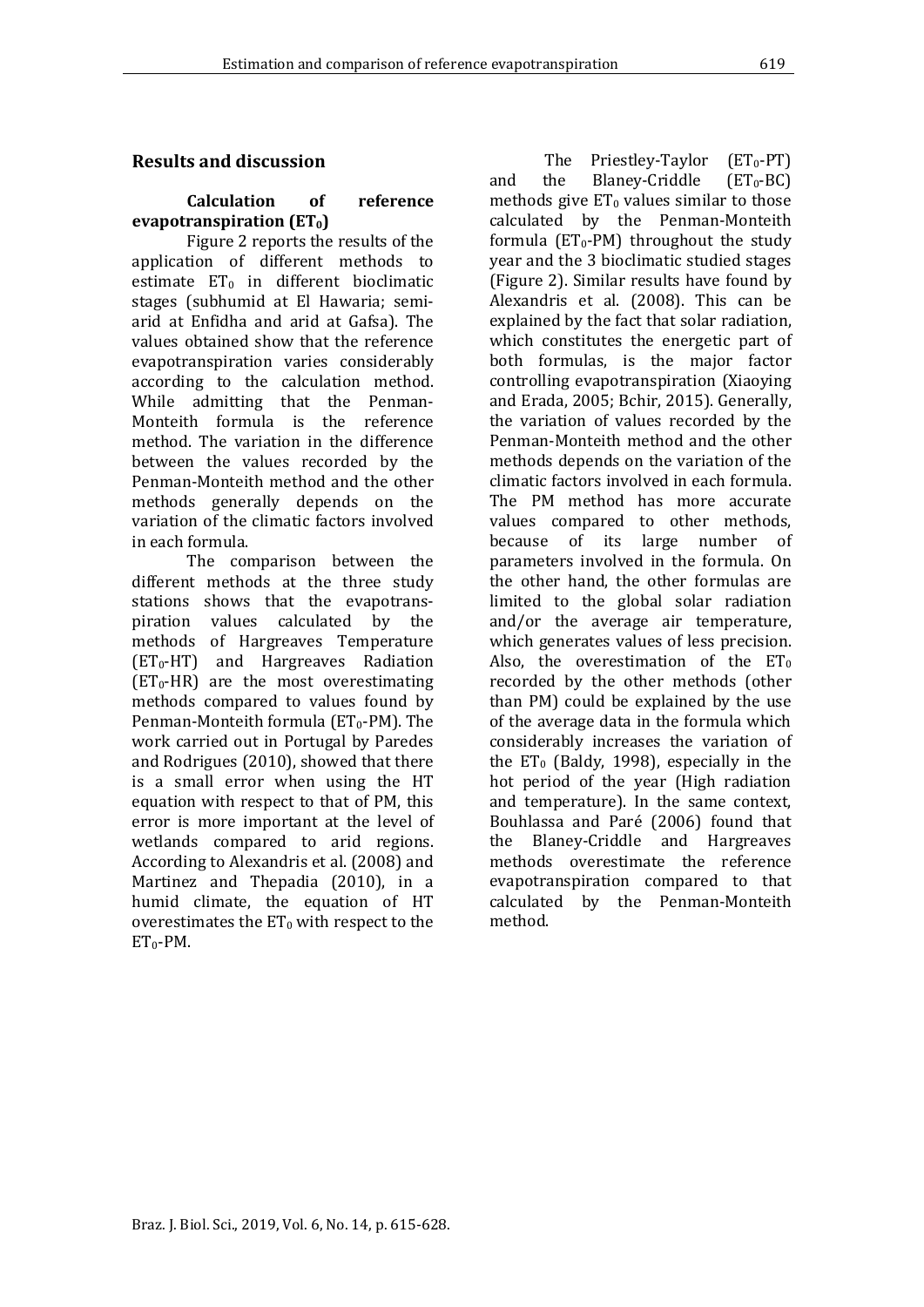

Figure 2. Reference evapotranspiration (ET<sub>0</sub>, mm/day) values estimated by several methods: Penman-Monteith ( $ET_0$ -PM), Blaney-Criddle ( $ET_0$ -BC), Hargreaves Temperature ( $ET_0$ -HT), Hargreaves Radiation ( $ET_0$ -HR) and Priestley-Taylor ( $ET_0$ -PT) during the year 2010. (a) El Hawaria: Subhumid, (b) Enfidha: Semi-arid, and (c) Gafsa: Arid.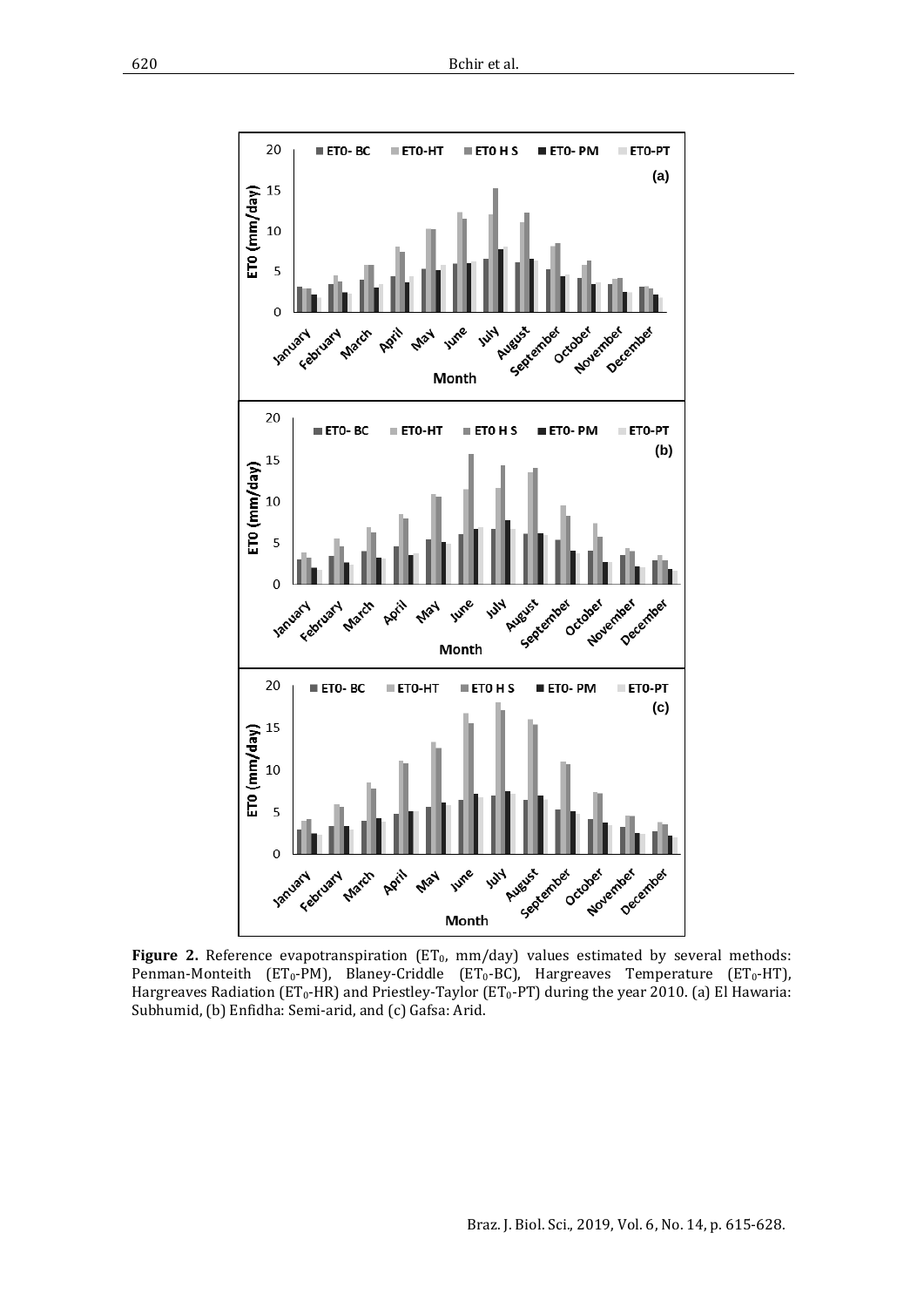

**Figure 3**. Linear correlation between of  $ET_0$  calculated by the method of Penman-Monteith and several methods: Blaney-Criddle ( $ET_0$ -BC), Hargreaves Temperature ( $ET_0$ -HT), Hargreaves Radiation (ET<sub>0</sub>-HR) and Priestley-Taylor (ET<sub>0</sub>-PT). (a) El Hawaria: Subhumid, (b) Enfidha: Semiarid, and (c) Gafsa: Arid.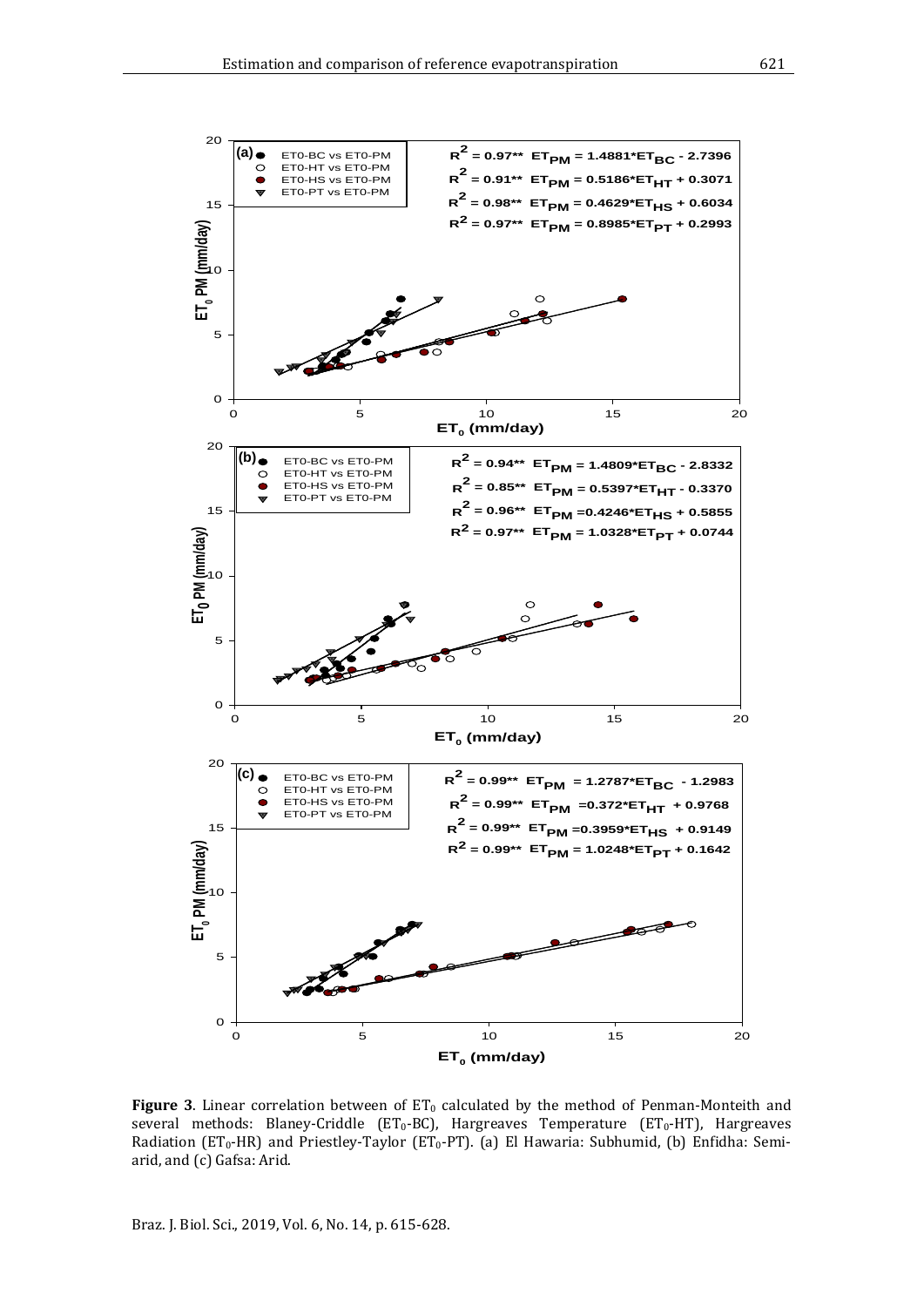# **Correlations between the different calculating formulas**

In order to understand the difference between the used methods, the linear regression  $(ET_0-PM = ax + b)$ was studied between the  $ET_0$  values calculated at the 3 bioclimatic stages<br>(Subhumid, Semi-arid, Arid). The (Subhumid, effectiveness of the empirical methods with respect to the Penman-Monteith formula ( $ET_0$ -PM) was evaluated in all the study sites in the graphical representation of Figure 3. Highly significant and positive correlations are observed between the Penman-Monteith and the various other formulas, with R2 values exceeding  $0.85$  ( $p < 1\%$ ). By analyzing the linear regression regression equations, the Priestley-Taylor formula gives the  $ET_0$  values closest to those found by the Penman-Monteith formula. According to Priestley and Taylor (1972), it is sufficient to have solar radiation for the determination of evapotranspiration. Bois et al. (2007) showed that the  $ET_0$  calculated by the Priestley-Taylor calculated by the Priestley-Taylor<br>formula has a highly significant a highly significant correlation with the  $ET_0$  calculated by the Penman-Monteith method  $(R2 = 0.94, p < 1\%)$ . The Blaney-Criddle (BC) Blaney-Criddle equation also gives similar  $ET_0$  values (with a lowestimation) to those recorded by the Penman-Monteith (PM) equation. In the case of lack of climate data, Masmoudi-Charfi and Habaieb (2014) found that the Blaney-Criddle formula is positively correlated with the Penman-<br>Monteith equation in different equation bioclimatic stages of Tunisia. However, the same authors concluded that, at the phenological scale of the olive tree, this formula is effective only during the<br>vegetative rest, the vegetation vegetation development, the beginning of the flowering, the fruit growth, the oil synthesis and ripening of olives.

#### **ET0 sensitivity study to climatic parameters**

Variation in climatic parameters<br>directly and differently affects differently

evapotranspiration  $(ET_0)$  (Goyal, 2004; Gong et al., 2006; Gao et al., 2016). This variation has been studied at the three<br>experimental stations (El Hawaria, experimental Enfidha and Gafsa). A variation of 10% for the different climatic parameters, involved in the calculation of  $ET_0$  by the Penman-Monteith formula, has been<br>established. At the El Hawaria established. At the El Hawaria (Subhumid) station, the increase in the relative air humidity by around 10% in 2010 decreases the  $ET_0$  in a clear way (Figure 4). Indeed, this decrease varies from 7.7% (July) to 18.4% (December). The effect of solar radiation increase is month dependent. The highest increases values in  $ET_0$  followed by an increase of 10% in solar radiation are observed from April to November. The same evolution was found in air temperature but with less importance. The wind speed did not show any significant effect concerning other climatic parameters.  $ET_0$  varies within a range of -0.7% to 1.5% due to an increase (10%) in wind speed.

(semi-arid) station, an increase of the radiation (10%) induces an average increase of 7.5% in  $ET_0$  (Figure 4). The effect of radiation is less important during the winter months (about 6.4%). From March to August, the effect of air temperature is considered as the second important parameter. The effect of relative air humidity decreases in summer but it is remarkable during the rest of the year, with an average varying from -6% to 10%. The wind speed, at the semi-arid level as well as at the subhumid level, does not show a significant effect in comparison with the other climatic factors on the  $ET_0$ variations.

In the Arid Region of Gafsa, net radiation is the most important factor in the  $ET_0$  calculation (between 6.4% and 7.6%) throughout the year (Figure 4.c). The air temperature shows a side effect on the increase of the  $ET_0$ , concerning the radiation. Rising of the relative air humidity decreases the  $ET_0$  value by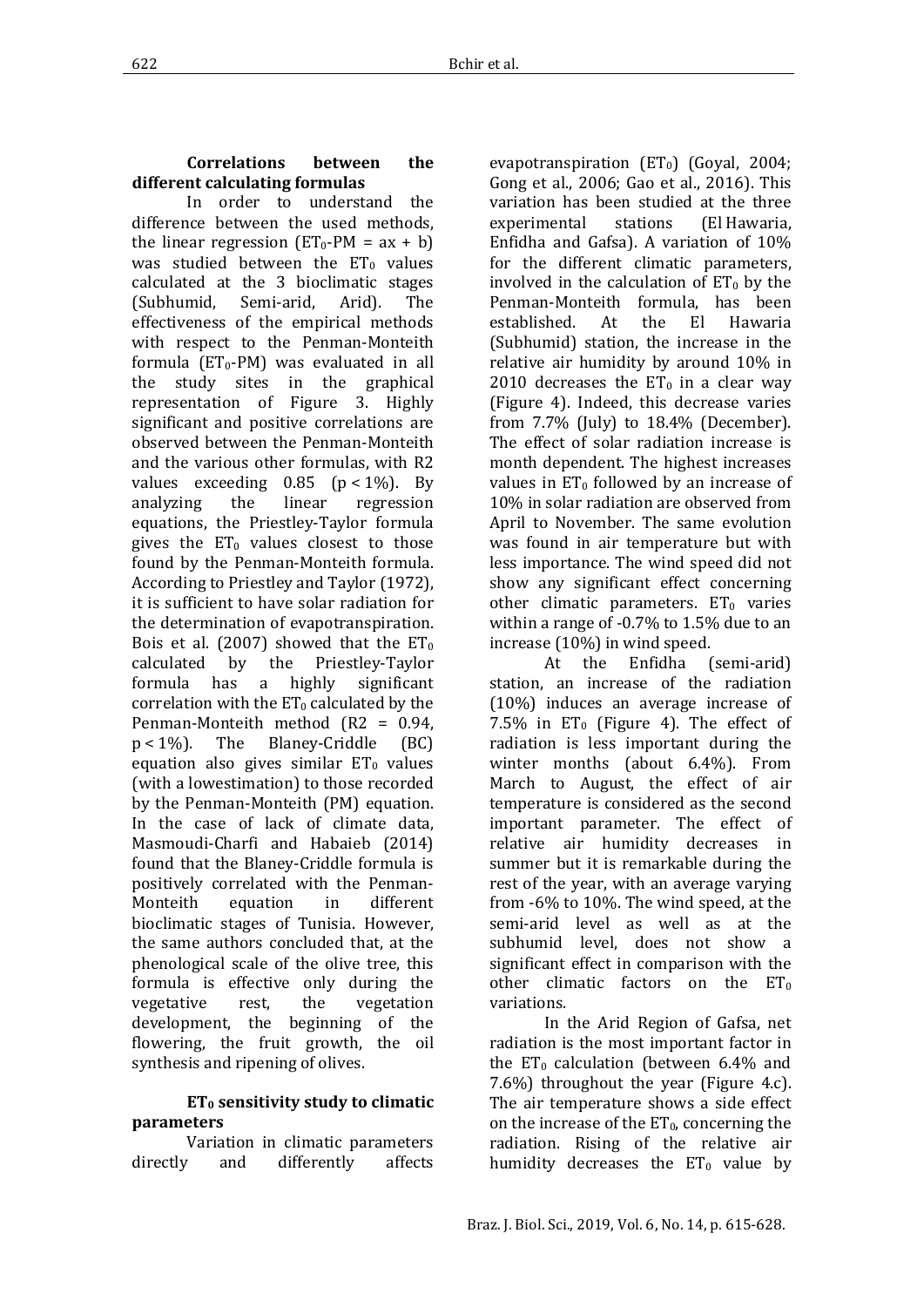about -3.8% during the winter months. In comparison with other stations (subhumid and semi-arid), the relative air humidity affects  $ET_0$  less during the

rest of the year and more specifically during the summer months. The effect of the wind speed (U2) on the  $ET_0$  does not exceed 1.6% for a 10% increase in U2.



**Figure 4.** Reference evapotranspiration sensitivity to climatic parameters. (a) El Hawaria: Subhumid, (b) Enfidha: Semi-arid, and (c) Gafsa: Arid. T: Air temperature; HR: relative air humidity; RN: Net radiation and U2: Wind speed.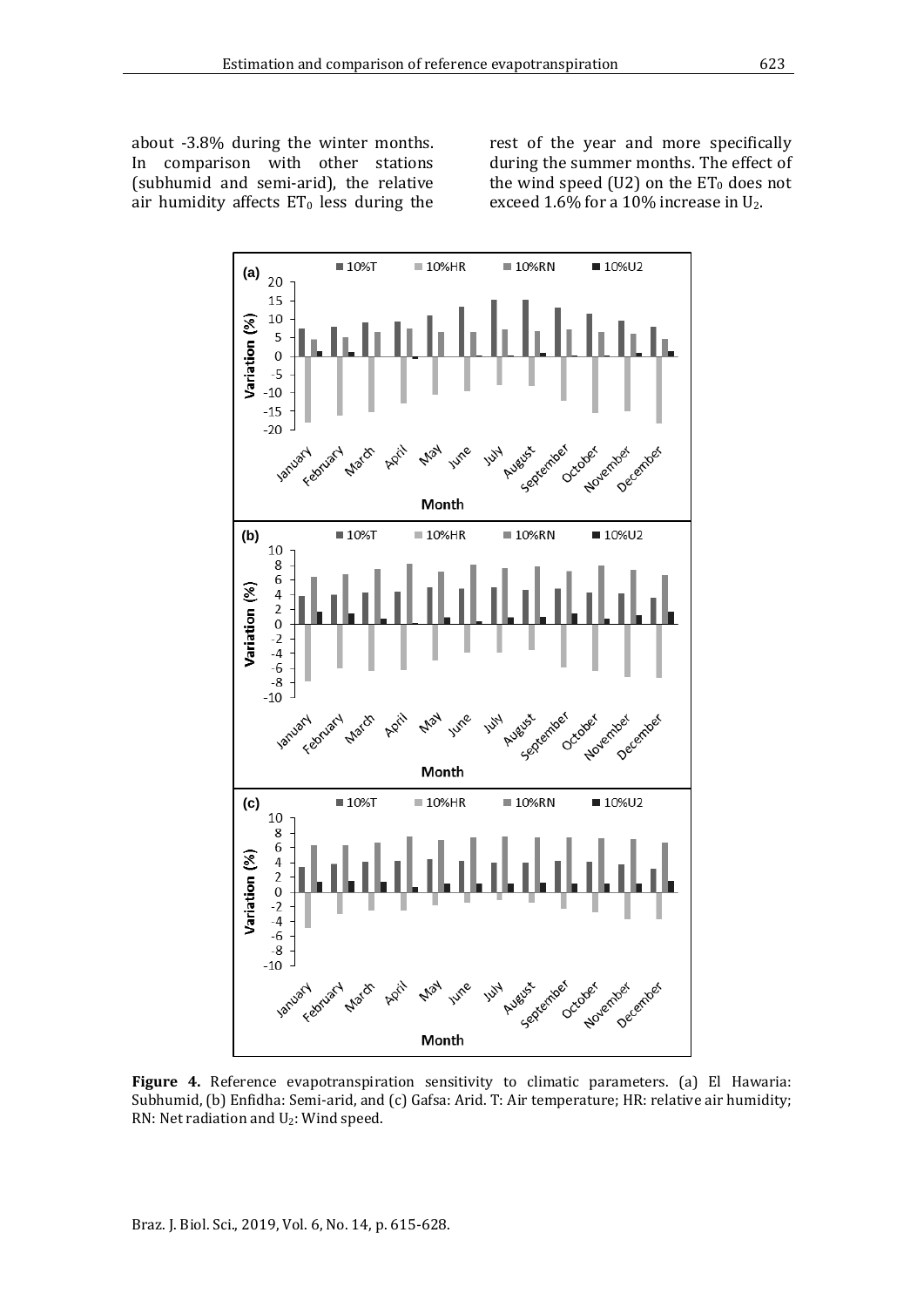To understand the relationships between the different  $ET_0$  calculation methods, it is important to see the effect<br>of climate parameters and their climate parameters interactions with  $ET_0$ . The correlation coefficients between the  $ET_0$  and the different climatic parameters studied are shown in Table 2. Results showed that at different bioclimatic studied stages, the  $ET_0$  is positively and significantly correlated with the net radiation  $(R2 = 0.97, p < 1\%)$ , the mean air temperature ( $R2 = 0.91$ ,  $p < 1\%$ ) and the vapor deficit pressure  $(R2 = 0.79, p < 1\%)$ . Whereas, the relative air humidity shows

a negative and significant correlation  $(R2 = -0.35, p < 1\%)$  with ET<sub>0</sub>. According to various authors, the most affecting parameters on variations of evapotranspiration are air temperature, humidity, wind speed and sun radiation (Wrachien and Mambretti, 2015; Yannopoulos et al., 2015; Khoshravesh et al., 2017; Valipour, 2017).

These results show also that the dominant parameter of  $ET_0$  is solar radiation, which constitutes the energetic part of the Penman-Monteith equation. Several authors have similarly found the high sensitivity of the Penman-Monteith formula to changes in solar radiation (Bois et al., 2007; Xu et al., 2006; Yang et al., 2009; Tabari and Hosseinzadeh-Talaee, 2014).

|                | Tm   | <b>HR</b> | <b>RN</b> | $\mathbf{U}_2$     | <b>VPD</b> | ET <sub>0</sub>    |
|----------------|------|-----------|-----------|--------------------|------------|--------------------|
| Tm             | 1,00 | $-0,31*$  | $0,83**$  | 0.02 <sub>NS</sub> | $0.78**$   | $0.91**$           |
| <b>HR</b>      |      | 1,00      | $-0.33*$  | $0.69**$           | $-0.79**$  | $-0.45**$          |
| <b>RN</b>      |      |           | 1,00      | $0,14^{NS}$        | $0.65**$   | $0.97**$           |
| U <sub>2</sub> |      |           |           | 1,00               | $-0.39**$  | 0.04 <sup>NS</sup> |
| <b>VPD</b>     |      |           |           |                    | 1,00       | $0.79**$           |
| $ET_0$         |      |           |           |                    |            | 1,00               |

\*\* Highly significant correlation ( $p < 1\%$ ); \* Significant correlation ( $p < 5\%$ ) and NS: Not significant correlation. Tm: Mean air temperature; HR: relative air humidity; Rn: Net radiation;  $U_2$ : Wind speed and VPD: Vapor pressure deficit).

#### **Olive tree water requirements at different phenological stages**

The comparison between the different calculation formulas of the  $ET_0$ and the analysis of the interaction between the  $ET_0$  and the climatic parameters give us the possibility to select the most efficient formulas to estimate of the water requirements for olive tree. The determination of water requirements was based on the FAO formula ( $ETc = Kr * Kc * ET_0$ , Fereres and Castel, 1981).

In our study, the cultural coefficient (Kc) varies between 0.46 and

0.65 (Paster et al., 1998; Bchir, 2010) and the reduction coefficient (Kr) retained for the experimental period was about 0.75 (Bchir, 2010; Elsayed-Farag, 2014). The appropriate formula for calculating  $ET_0$  varies according to the bioclimatic stage and the phenological stage of the olive tree (Table 3). The Priestley-Taylor formula is the most efficient compared to<br>Penman-Monteith one during the Penman-Monteith majority of phenological stages, at the three experimental sites (subhumid, semi-arid and arid). For some stages, it is also possible to use the Blaney-Criddle formula. At the level of the subhumid and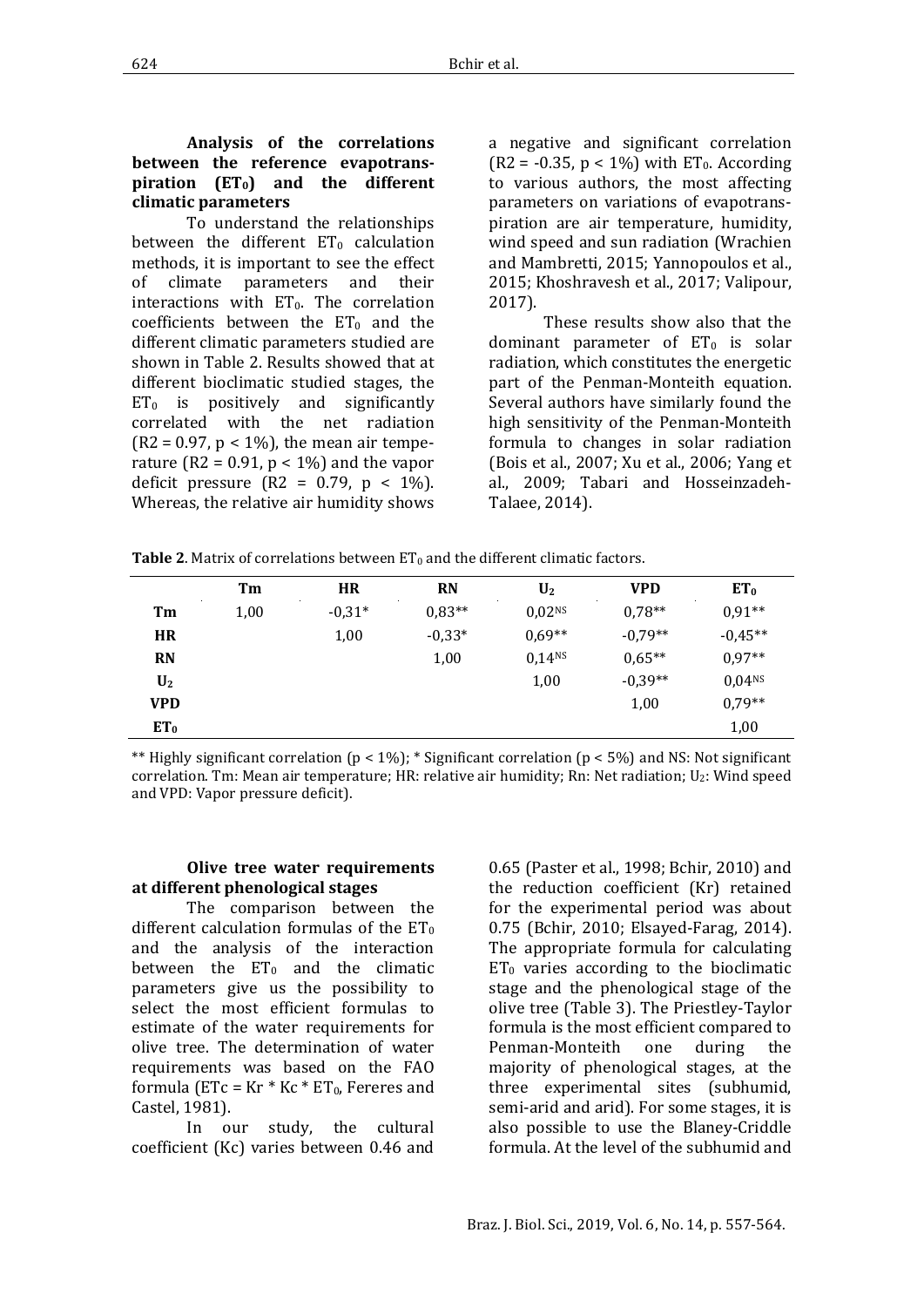at the time of flowering (May), this formula gives results close to those found by the Penman-Monteith formula. It also gives ETc values comparable to those estimated by the Penman-Monteith formula in the first place and by that of Priestley-Taylor second, for the flower bud stages (mid-March and April), fruiting and fruit development (June). The Priestley-Taylor formula also keeps<br>its performance in the semi-arid performance in the semi-arid (Enfidha), with the possibility of using the Blaney-Criddle formula from the flowering stage to the fruit growth stage. In the region of Gafsa (Arid), the use of the Blaney-Criddle formula differs on the time scale compared to the first two stations. From the flower induction (February) to the flowering stage (May), it is possible to use this formula.

Masmoudi-Charfi and Habaieb (2014) found that the Blaney-Criddle formula gives estimates of water requirements in the regions of Nabeul and Sousse. In the region of Sidi Bouzid, characterized by a climate similar to that of Gafsa, Masmoudi-Charfi and Habaieb (2014) showed that the formula of Turk, which is based on radiation and temperature was the most adequate.

**Table 3**. Table 3. Calendar of water requirements of the olive tree based on the most appropriate methods for the estimation of  $ET_0$  and determined by phenological stages at the different bioclimatic stages.

|                            | Phenological<br>stage            | <b>Vegetative</b><br>rest | Flower<br>induction  | <b>Resumption</b><br>of flowering  | Appearance of<br>flower buds                | <b>Flowering</b>                            | <b>Fructification</b>           | Fruit<br>development | Core<br>hardening                           | Fruit growth                                |                                            | <b>Beginning</b><br>of<br><b>Complete maturation</b><br>maturation |                      |                      | Total<br>(mm/year) |
|----------------------------|----------------------------------|---------------------------|----------------------|------------------------------------|---------------------------------------------|---------------------------------------------|---------------------------------|----------------------|---------------------------------------------|---------------------------------------------|--------------------------------------------|--------------------------------------------------------------------|----------------------|----------------------|--------------------|
|                            |                                  | January                   | February             | March                              | April                                       | May                                         | June                            |                      | July                                        | August                                      | September                                  | October                                                            | November             | <b>December</b>      |                    |
| Subhumid El Hawaria        | <b>ETc</b> calculating<br>method | Priestley-<br>Taylor      | Priestley-<br>Taylor | Priestley-Taylor                   | Priestlev-<br>Taylor<br>Blaney-<br>Criddle  | Blaney-<br>Criddle                          | Blaney-Criddle/Priestley-Taylor |                      | Priestley-<br>Taylor                        | Priestley-<br>Taylor                        | Priestley-<br>Taylor                       | Priestley-<br>Taylor                                               | Priestley-<br>Taylor | Priestley-<br>Taylor |                    |
|                            | <b>ETc-PM</b><br>(mm/month)      | 25                        | 26                   | 34                                 | 39                                          | 55                                          | 75                              |                      | 96                                          | 91                                          | 53                                         | 38                                                                 | 38                   | 25                   | 595                |
|                            | <b>Adopted ETc</b><br>(mm/month) | 21                        | 24                   | 39                                 | 47/47                                       | 57                                          | 74/78                           |                      | 100                                         | 88                                          | 56                                         | 40                                                                 | 36                   | 21                   | 603                |
| Semi-arid Enfidha          | <b>ETc</b> calculating<br>method | Priestlev-<br>Taylor      | Priestley-<br>Taylor | Priestley-Taylor                   | Priestley-<br>Taylor                        | Priestley-<br>Taylor/<br>Blaney-<br>Criddle | Priestley-Taylor/Blaney-Criddle |                      | Blaney-<br>Criddle/<br>Priestley-<br>Taylor | Blaney-<br>Criddle/<br>Priestlev-<br>Taylor | Priestley-<br>Taylor                       | Priestley-<br>Taylor                                               | Priestley-<br>Taylor | Priestley-<br>Taylor |                    |
|                            | ETe-PM<br>(mm/month)             | 24                        | 29                   | 36                                 | 38                                          | 55                                          | 83                              |                      | 96                                          | 86                                          | 49                                         | 31                                                                 | 33                   | 22                   | 582                |
|                            | <b>Adopted ETc</b><br>(mm/month) | 21                        | 26                   | 36                                 | 41                                          | 53/59                                       | 86/75                           |                      | 83/82                                       | 85/82                                       | 45                                         | 31                                                                 | 31                   | 20                   | 555                |
| Gafsa<br>Arid <sup>1</sup> | <b>ETc</b> calculating<br>method | Priestley-<br>Taylor      | Blaney-<br>Criddle   | Blaney-Criddle<br>Priestley-Taylor | Priestley-<br>Taylor/<br>Blaney-<br>Criddle | Priestley-<br>Taylor<br>Blanev-<br>Criddle  | Priestley-Taylor/Blaney-Criddle |                      | Priestley-<br>Taylor<br>/Blaney-<br>Criddle | Priestley-<br>Taylor<br>Blaney-<br>Criddle  | Priestley-<br>Tavlor<br>Blaney-<br>Criddle | Priestley-<br>Taylor                                               | Priestley-<br>Taylor | Priestley-<br>Taylor |                    |
|                            | ETe-PM<br>(mm/month)             | 29                        | 35                   | 48                                 | 54                                          | 66                                          | 89                              |                      | 93                                          | 95                                          | 60                                         | 41                                                                 | 37                   | 26                   | 674                |
|                            | <b>Adopted ETc</b><br>(mm/month) | 27                        | 36                   | 45/44                              | 54/51                                       | 62/60                                       | 84/80                           |                      | 88/86                                       | 90/89                                       | 58/64                                      | 38                                                                 | 36                   | 24                   | 642                |

#### **Conclusions**

Adequate and correct estimation of  $ET_0$  is so important in agricultural and hydrological studies, water resources<br>and watershed management. In and watershed management. In particular, it is necessary to support irrigation scheduling. Our results showed<br>that the Priestlev-Taylor equation Priestley-Taylor (ET<sub>0</sub>-PT) seems to reduce the risk of  $ET_0$ overestimation, followed by the Blaney-Criddle equation ( $ET_0$ -BC). The formulas of Hargreaves Temperature  $(ET_0-HT)$ 

parameters shows that the climatic energetic parameters (Rn and Tm) have the dominant effect on the  $ET_0$ . This explains the strong correlations found between the  $ET_0$  calculated by the Penman-Monteith formulas  $(ET_0-PM)$ , Priestley-Taylor  $(ET_0-PT)$  and Blaney-<br>Criddle  $(ET_0-BC).$ This allowed the  $(ET_0-BC)$ .This determination of olive tree water requirements scheduling based on the

and Hargreaves Radiation  $(ET_0-HR)$ overestimate  $ET_0$ . The sensitivity of analysis of  $ET_0$  to different climatic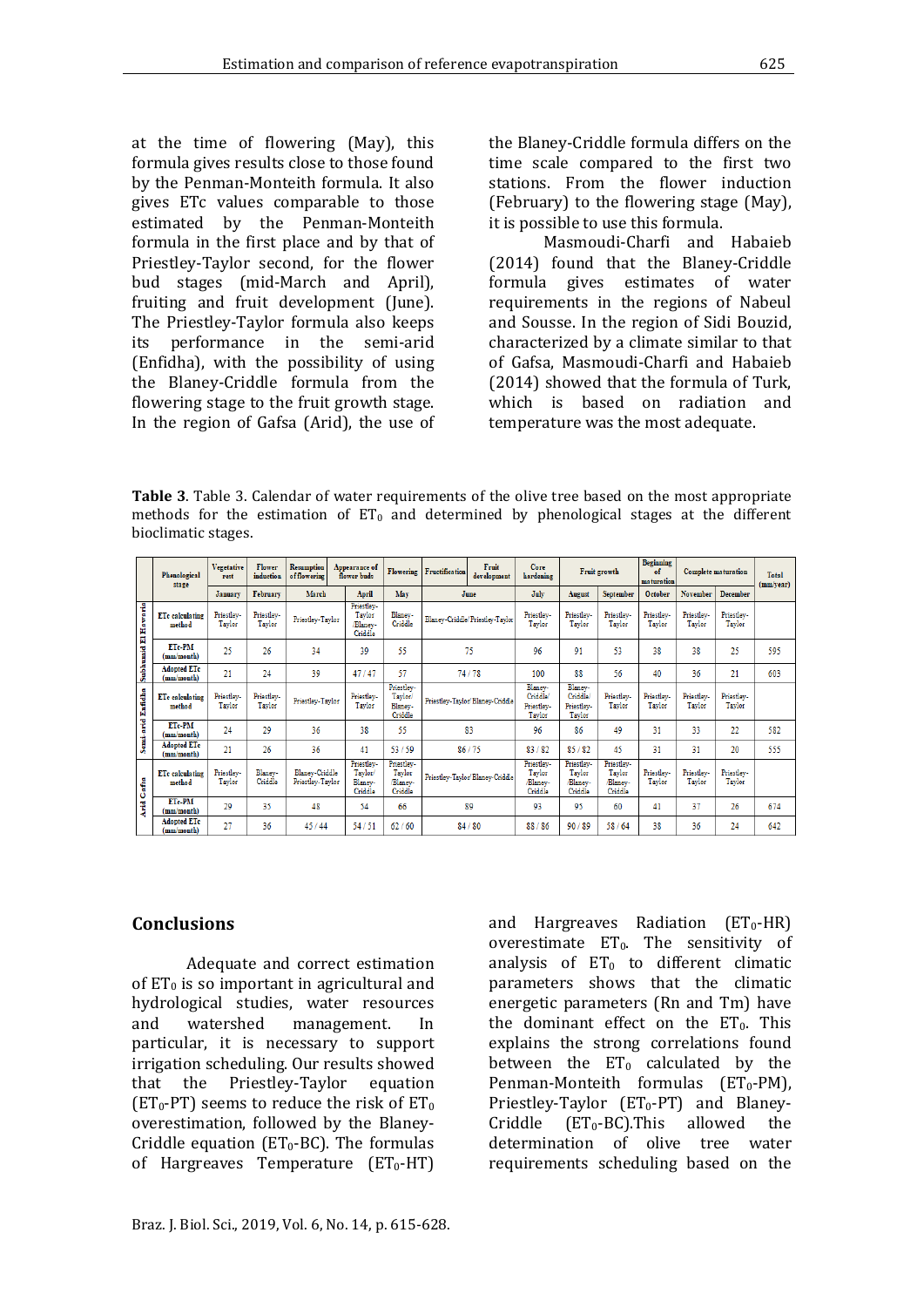most appropriate methods and corresponding to each phenological stages at different bioclimatic regions.

As a result, in the case of lack of certain climatic parameters and in Tunisian sub-humid, semi-arid and arid conditions, the use of the Priestley-Taylor equation and/or the Blaney-Criddle equation for estimating water requirements is easier than the rest of equations. This could be important for more economical management of water inputs, particularly in the irrigated public and private areas.

# **Acknowledgements**

The authors wish to thank the Flemish Interuniversity Council (VLIR) for supporting this study as part of a<br>larger Own Initiatives project Initiatives (ZEIN2006PR326).

# **Conflict of interests**

Authors declare that there are no conflicts of interest.

# **References**

Alexandris, S.; Stricevic, R.; Petkovic, S.<br>Comparative analysis of reference Comparative evapotranspiration from the surface of rainfed grass in Central Serbia, calculated by<br>six empirical methods against the methods against the<br>h formula. **European** Penman-Monteith **Water**, v. 21, no. 22, p. 17-28, 2008.

Alkaeed, O.; Flores, C.; Jinno, K.; Tsutsumi, A. Comparison of several reference evapotranspiration methods for Itoshima Peninsula Area, Fukuoka, Japan. **Memoirs of the Faculty of Engineering, Kyushu University**, v. 66, p. 1-14, 2006.

Allen, R. G.; Pereira, L. S.; Raes, D.; Smith, M. **Crop evapotranspiration**: Guidelines for computing crop water requirements. Rome Italy: Food and Agriculture Organaization, 1998.

Baldy, C. **Agro-météorologie et développement des régions arides et semi-arides**. Paris: Institut National de la Recherche Agronomique, 1998. p. 63-79.

Bchir, A. **Etude de l'évapotranspiration et des besoins en eau de l'Olivier de table (cv. meski) conduit en intensif**. Chott-Mariem: Institut Supérieur Agronomique de Chott-Mariem, 2010. (Mastère en Agriculture Durable).

Bchir, A. **Etude de l'évapotranspiration et de la transpiration pour l'estimation des besoins en eau de l'olivier (***Olea europaea* **L.) conduit en intensif dans différents étages bioclimatiques**. Chott-Mariem: Institut Supérieur Agronomique de Chott-Mariem, 2015. (Thèse de doctorat en Sciences Agronomiques).

Blaney, H. F.; Criddle, W. D. **Determining water requirements in irrigated areas from climatologically and irrigation data**. Washington: USDA, 1950. (SCS TP 96 48).

Bois, B.; Pieri, P.; Van Leeuwen, C.; Gaudillère, J. P. Sensitivity analysis of Penman-Monteith evapotranspiration formula and comparison of empirical methods in viticulture soil water balance. Proceeding of the XIV international GESCO Viticulture Congress, Geisenheim, Germany, p. 187-193, 2005.

Bois, B.; Pieri, P.; Van Leeuwen, C.; Wald, L.; Huard, F.; Gaudillere, J.-P.; Saur, E. Using remotely sensed solar radiation data for reference evapotranspiration estimation at a daily time step. **Agricultural and Forest Meteorology**, v. 148, p. 619-630, 2007. [https://doi.org/10.1016/j.agrformet.2007.11](https://doi.org/10.1016/j.agrformet.2007.11.005) [.005](https://doi.org/10.1016/j.agrformet.2007.11.005)

Bouhlassa, S.; Paré, S. Évapotranspiration de référence dans la région aride de Tafilalet au sud-est du Maroc. **African Journal of Environmental Management**, v. 11, p. 1-16, 2006.

DGPA - Direction Générale de la Production Agricole. Ministère de l'Agriculture de Pêche et de Ressources Hydrauliques. Statistique 2015. 2015.

Elsayed-Farag, S. **Irrigation scheduling from plant-based measurements in hedgerow olive orchards**. Seville: University of Seville, 2014.

Gao, Z.; He, J.; Dong, K.; Bian, X.; Li, X.<br>Sensitivity study of reference crop Sensitivity study [evapotranspiration during growing season in](http://link.springer.com/article/10.1007/s00704-015-1453-7)  [the West Liao River Basin, China.](http://link.springer.com/article/10.1007/s00704-015-1453-7) **Theoretical and Applied Climatology**, v. 124, p. 865–881, 2016. [https://doi.org/](https://doi.org/10.1007/s00704-015-1453-7)  [10.1007/s00704-015-1453-7](https://doi.org/10.1007/s00704-015-1453-7)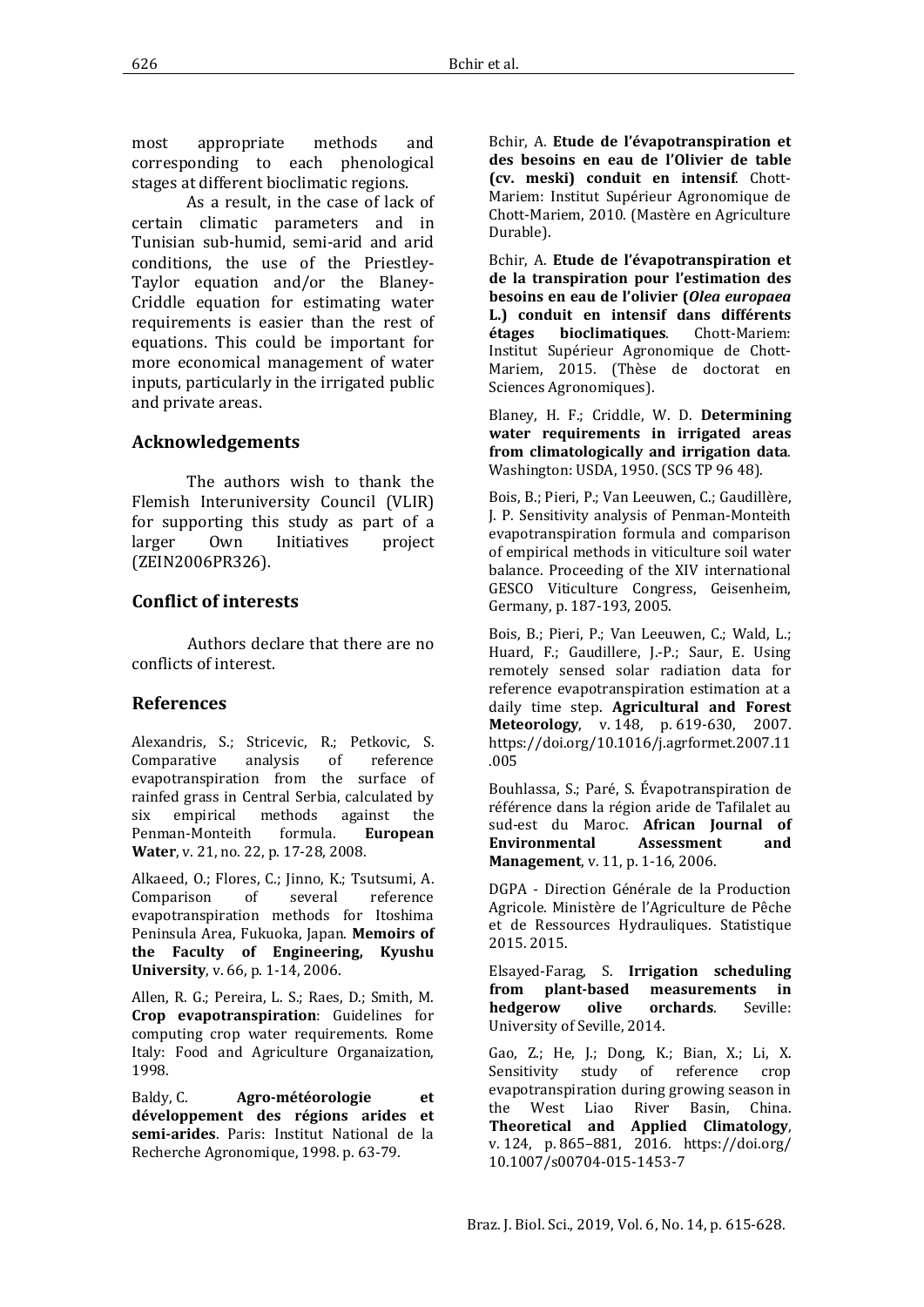Gong, L. B.; Xu, C.Y.; Chen, D. L.; Halldin, S.; Chen, Y. D. Sensitivity of the Penman-Monteith reference evapotranspiration to key climatic variables in the Changjiang (Yangtze River) Basin. **Journal of Hydrology**, v. 329, no. 3/4, p. 620-629, 2006. [https://doi.org/](https://doi.org/10.1016/j.jhydrol.2006.03.027)  [10.1016/j.jhydrol.2006.03.027](https://doi.org/10.1016/j.jhydrol.2006.03.027)

Goyal, R. K. Sensitivity of evapotranspiration to global warming: A case study of arid zone of Rajasthan (India). **Agricultural Water Management**, v. 69, no. 1, p. 1-11, 2004. <https://doi.org/10.1016/j.agwat.2004.03.014>

Hargreaves, G. H.; Allen, R. G. History and evaluation of Hargreaves Evapotranspiration Equation. **Journal of Irrigation and Drainage Engineering**, v. 129, p. 53-63, 2003. [https://doi.org/10.1061/\(ASCE\)0733-](https://doi.org/10.1061/(ASCE)0733-9437(2003)129:1(53)) [9437\(2003\)129:1\(53\)](https://doi.org/10.1061/(ASCE)0733-9437(2003)129:1(53))

Hedger, M.; Cacouris, J. **Separate streams?** Adapting water resources management to climate change. Tearfund, 2008.

Jackson, D.; Paglietti, L.; Ribeiro, M.; Karray, B. **Tunisie, analyse de la filière oléicole**. Rome: Organisation des Nations Unies pour l'Alimentation et l'Agriculture, 2015.

Karray, B. **Enjeux de la filière oléicole en Tunisie et axes de développement dans le nouveau contexte politique**. Montpellier: CIHEAM, 2012. (Les notes d'analyse du<br>CIHEAM, 66). Available from: CIHEAM, 66). Available from: [<https://www.iamm.ciheam.org/ress\\_doc/o](https://www.iamm.ciheam.org/ress_doc/opac_css/doc_num.php?explnum_id=9078) [pac\\_css/doc\\_num.php?explnum\\_id=9078>](https://www.iamm.ciheam.org/ress_doc/opac_css/doc_num.php?explnum_id=9078). Accessed on: Apr. 23, 2019.

Khoshravesh, M.; Sefidkouhi, M. A. G.; Valipour, M. Estimation of reference evapotranspiration using multivariate fractional polynomial, Bayesian regression, and robust regression models in three arid environments. **Applied Water Science**, v. 7,<br>p. 1911-1922. 2017. https://doi.org/ https://doi.org/ [10.1007/s13201-015-0368-x](https://doi.org/10.1007/s13201-015-0368-x)

Levina, E. **Domestic policy frameworks for adaptation to climate change in the water sector**. Part II: Non-Annex 1 Countries lessons learned from Mexico, India, Argentina and Zimbabwe. Paris: Organisation de Développement Économique, 2006.

Lovelli, S.; Perniola, M.; Arcieri, M.; Rivelli, A. R.; Tommaso, T. D. Water use assessment in muskmelon by the Penman-Monteith "one-<br>step" approach. **Agricultural Water** approach. **Agricultural** 

**Management**, v. 95, p. 1153-1160, 2008. <https://doi.org/10.1016/j.agwat.2008.04.013>

Martinez, C. J.; Thepadia, M. Estimating reference evapotranspiration with minimum data in Florida. **Journal of Irrigation and Drainage Engineering**, v. 136, p. 494-501, 2010. https://doi.org/10.1061/(ASCE)IR. https://doi.org/10.1061/(ASCE)IR. [1943-4774.0000214](https://doi.org/10.1061/(ASCE)IR.1943-4774.0000214)

Masmoudi-Charfi, C.; Habaieb, H. Rainfall distribution functions for irrigation scheduling: Calculation procedures following site of olive (*Olea europaea* L.) cultivation and growing periods. **American Journal of Plant**  p. 2094-2133, <https://doi.org/10.4236/ajps.2014.513224>

Paredes, P.; Rodrigues, G. C. Necessidades de água para a rega de milho em Portugal Continental considerando condições de seca. In: Pereira, L. S.; Mexia, J. T.; Pires, C. A. L. (Eds.). **Gestão do risco em secas**: métodos, tecnologias e desafíos. Lisboa: Colibri e CEER, 2010. p. 301-320.

Pastor, M.; Hidalog, J.; Vega, V.; Castro, J. Irrigation des cultures oléicoles dans la région de LOMA (Province de Jaèn). **Olivae**, v. 17, p. 39-49, 1998.

Pereira, A. R.; Green, S. R.; Villa Nova, N. A. Sap flow, leaf area, net radiation and the Priestley-Taylor formula for irrigated orchards and isolated trees. **Agricultural Water Management**, v. 92, p. 48-52, 2007. <https://doi.org/10.1016/j.agwat.2007.01.012>

Popova, Z.; Kercheva, M.; Pereira, L. S. Validation of the FAO methodology for computing  $ET_0$  with missing climatic data. Application to South Bulgaria. **Irrigation and**  p. 201-215, <https://doi.org/10.1002/ird.228>

Priestley, C. H. B.; Taylor, R. J. On the assessment of surface heat flux and evaporation using large-scale parameters. **Monthly Weather Review**, v. 100, p. 81-92,<br>1972. https://doi.org/10.1175/1520[https://doi.org/10.1175/1520-](https://doi.org/10.1175/1520-0493(1972)100%3c0081:OTAOSH%3e2.3.CO;2) [0493\(1972\)100<0081:OTAOSH>2.3.CO;2](https://doi.org/10.1175/1520-0493(1972)100%3c0081:OTAOSH%3e2.3.CO;2)

Razieia, T.; Pereira, L. S. Reference estimation of  $ET_0$  with Hargreaves-Samani and FAO-PM temperature methods for a wide range of climates in Iran. **Agricultural Water Management,** <https://doi.org/10.1016/j.agwat.2012.12.019>

Stocker, T. F.; Qin, D.; Plattner, G. K.; Tignor, M.; Allen, S. K.; Boschung, J.; Nauels, A.; Xia, Y.;